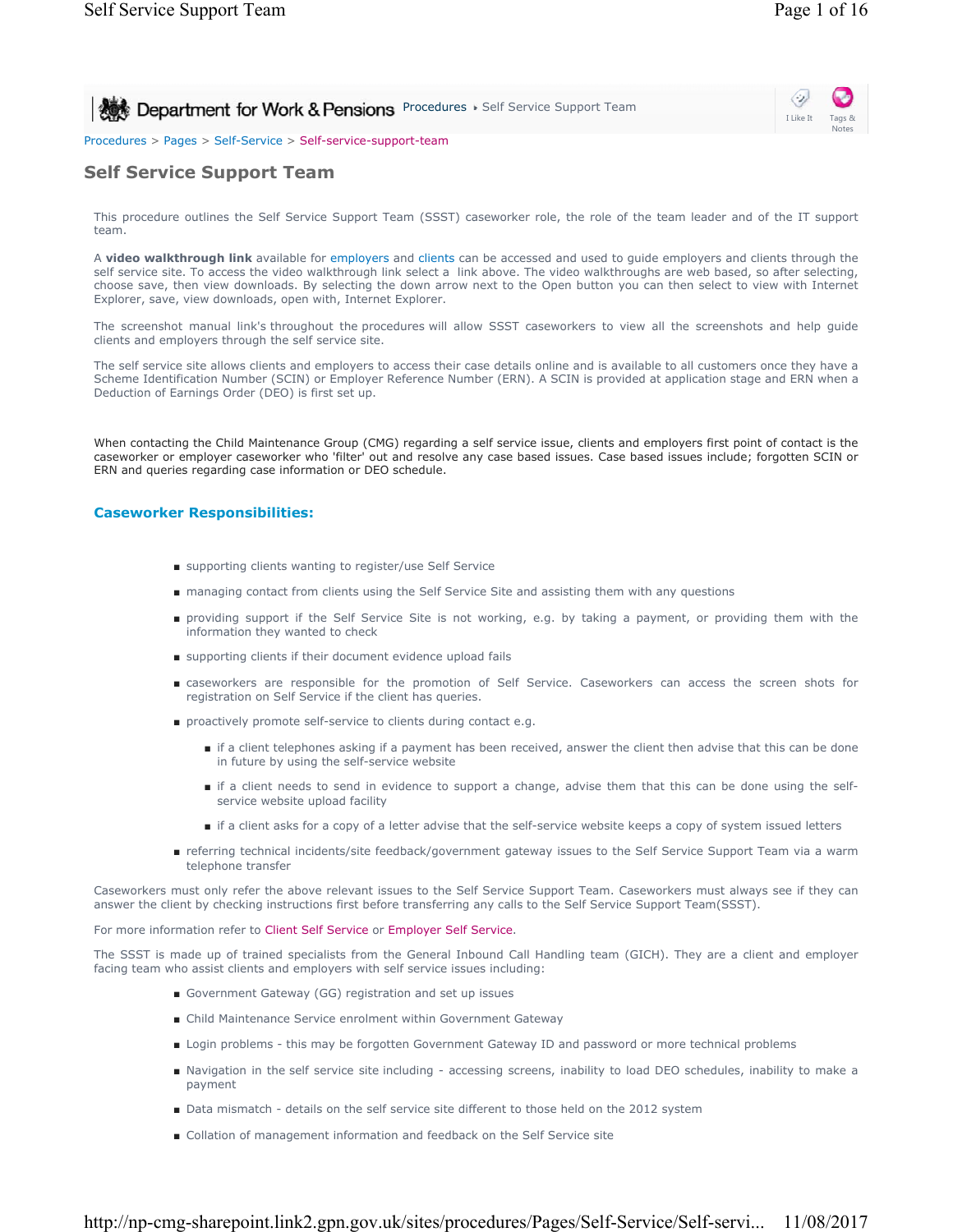The SSST access a Government Gateway helpdesk icon via a link saved to their desktop. The helpdesk icon allows the SSST caseworker to check whether the client or employer is temporarily 'locked out' of the self service site and to delete accounts. The functions of the icon are discussed at length in the details section.



 $\bullet$  This procedure uses the terms receiving parent and paying parent.

The receiving parent is the parent who receives or who is expected to receive child maintenance, known as the parent with care (PWC) or person with care (PeWC) on the system and in legislation. The paying parent is the parent who pays or who is expected to pay child maintenance, known as the non resident parent (NRP) on the system and in legislation.

### Information Points

# **Information Points**

 $(7)$  The screenshot manual link is available to provide caseworkers with a window to the client and employer self service and assist clients to navigate the screens they are viewing.

 $(7)$  To access the self service website, clients and employers and Northern Ireland clients can enter one of the following applicable website addresses:

**childmaintenanceservice.direct.gov.uk/client**

**childmaintenanceservice.direct.gov.uk/employer**

**childmaintenanceservice.direct.gov.uk/ni**

A Government Gateway (GG) helpdesk link is available on your desktop. A Government Gateway ID and password is issued by the IT support team and should be recorded for future use. Do not disclose your password to anyone.

After 30 minutes of inactivity Self Service Support Team (SSST) caseworkers are automatically logged out of the Government Gateway helpdesk.

Please find link for Self Service Error Codes

Establish reason for transfer

# **Establish reason for transfer**

## **Receiving the call from the caseworker**

1. After receiving a call, talk to the caseworker to find out what the query is. Confirm all case based issues are resolved and that they have checked the self service user has their known facts before accepting the warm transfer. Identify which of the following the query is about:

- Government Gateway registration problems including forgotten ID and password
- Child Maintenance Service enrolment problems confirm caseworkers have checked that clients and employers have entered the correct known facts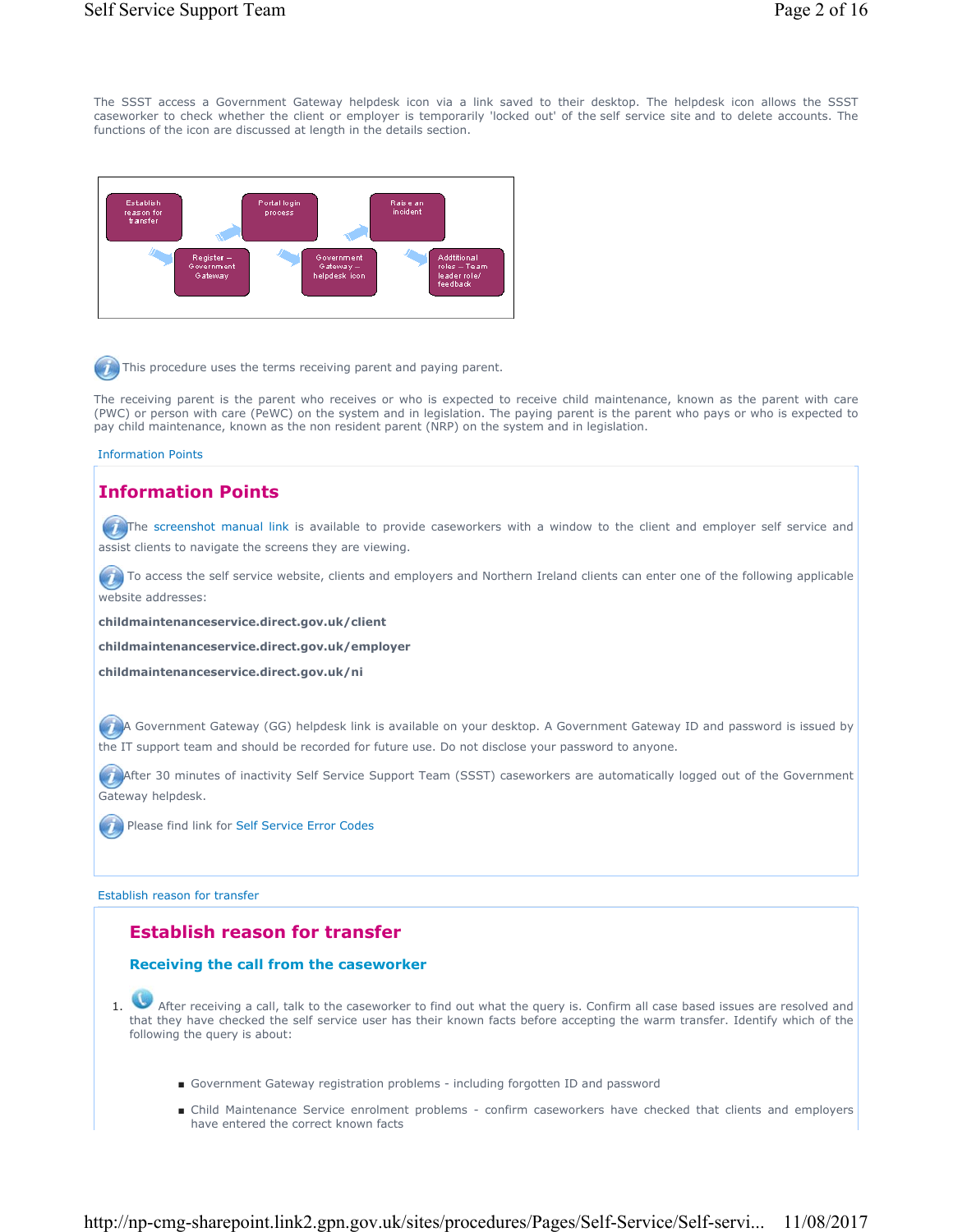- Log in problems confirm caseworkers have checked that clients have entered the correct security PIN and employers have entered the correct employer reference number (see step 23)
- Problems navigating screens including accessing screens, inability to load deduction of earnings order (DEO) schedules
- Data mismatch details on the self service site are different to those on the 2012 system

Self service users are identified by a set of information called known facts. This is information that the Child Maintenance Group (CMG) know about them such as a postcode or date of birth. To enrol for the self service site clients and employers must know their known facts.

After receiving contact via letter or web message, view the detail and contact the self service user.

## **Speaking to the client**

- 2. Talk to the self service user, check what section of the self service site they are in:
	- which screen they are viewing
	- what the problem is
	- is there a screen message
	- what they want to achieve
	- talk them through each screen to enable them to complete what they want to achieve e.g. view statement, confirm DEO schedule (use the screenshot manual link for guidance)

Each item on the history trail (shown at the top of each screen) is a hyperlink, self service users can select any of the items on the history trail to navigate back to that screen.

- 3. Advise self service users that there is a help link on every page. Select this to browse the help topics or type in a specific question to view step by step guidance.
- 4. Advise self service users the main headings displayed on the homepages are hyperlinks. These headings are shown in separate boxes and have further relevant sub-headings. Direct clients and employers to the relevant page by following the links, for example:
	- My payments>make a payment>check payments>see your payment history
	- My schedules>edit payment schedule>upload a schedule>view schedule history

If following resolution of the self service query, the client or employer raises a further case based query warm transfer the call back to the relevant case owner. For more information refer to Call - Transfer

5. If unable to resolve the query refer to the section further down the page raise an incident.

## **Error messages**

- 6. After receiving a warm transfer call regarding an error message Something's gone wrong! on the screen; Confirm the caseworker has:
	- Asked the user to try to log in again
	- Asked the user to note the error code and transaction ID (where displayed)
- 7. There may be a fault with dependant components such as BaNCS, Siebel or WPS. If unable to resolve the problem ask the user for their contact details, agree a call-back time and advise them you will investigate the issue and get back to them.
- 8. If self service site maintenance message is displayed at the top of the screen (in red) advise users that the site is not available for a specified period of time. Users can continue to log in and use the service (except during the time shown).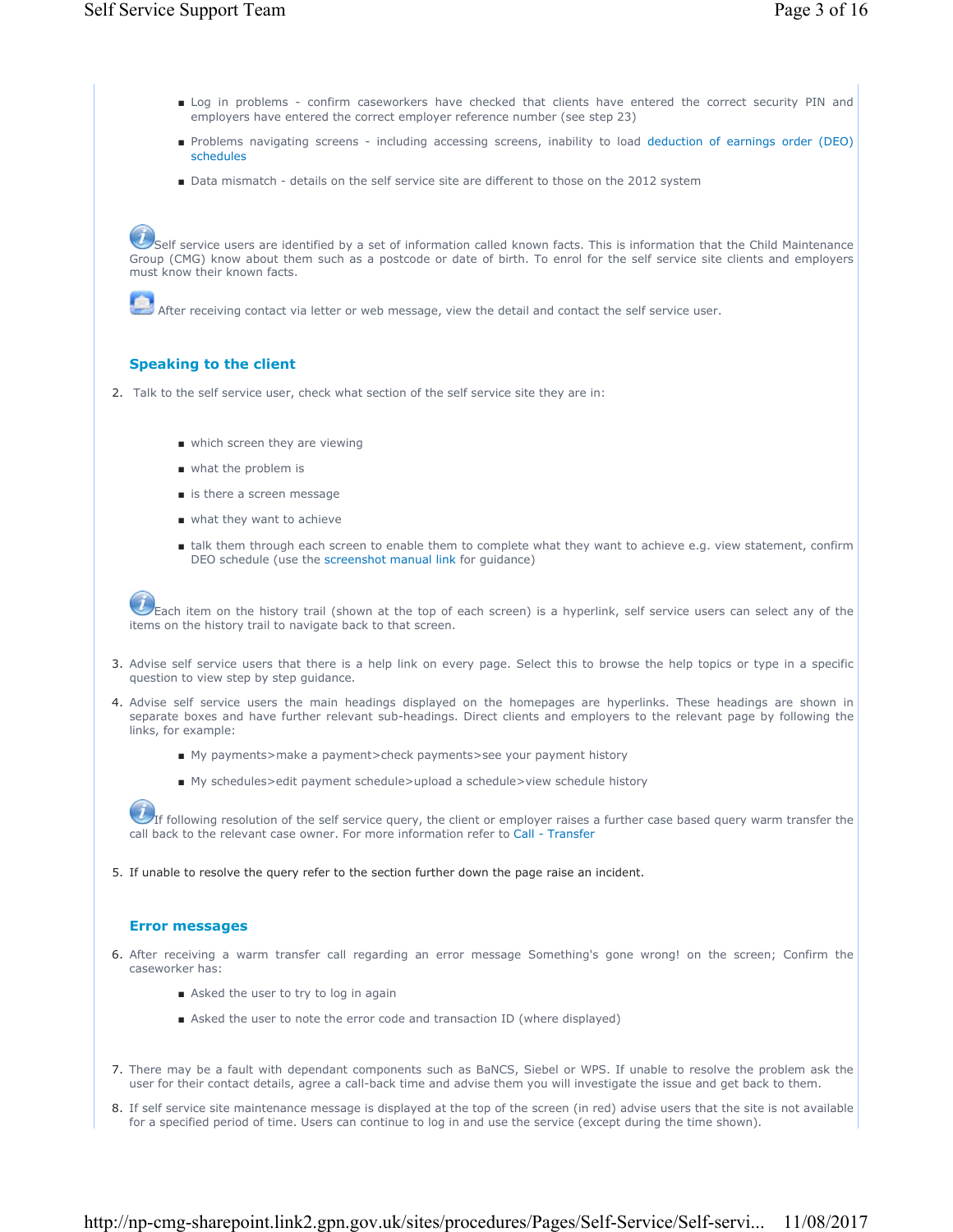| 9. The following message will appear if the self service site is down or has been manually shut down for maintenance:<br>Sorry the site is unavailable at the moment because it's undergoing urgent maintenance. We should have it up<br>and running again soon, so please try again later.                                                                                     |
|---------------------------------------------------------------------------------------------------------------------------------------------------------------------------------------------------------------------------------------------------------------------------------------------------------------------------------------------------------------------------------|
| Advise users they cannot use the self service site but everything is being done to correct the problem as quickly as possible.                                                                                                                                                                                                                                                  |
| Government Gateway registration                                                                                                                                                                                                                                                                                                                                                 |
| <b>Government Gateway registration</b>                                                                                                                                                                                                                                                                                                                                          |
| Refer to the screenshot manual link for Government Gateway registration guidance                                                                                                                                                                                                                                                                                                |
| 1. To register for the Government Gateway, self service users select this option on the relevant Child Maintenance Service (CMS)<br>website:                                                                                                                                                                                                                                    |
| childmaintenanceservice.direct.gov.uk/client                                                                                                                                                                                                                                                                                                                                    |
| childmaintenanceservice.direct.gov.uk/employer                                                                                                                                                                                                                                                                                                                                  |
| childmaintenanceservice.direct.gov.uk/ni                                                                                                                                                                                                                                                                                                                                        |
| 2. Government Gateway registration is complete once the 12 digit ID number is displayed. Advise self service users the ID and<br>password must be recorded as it is needed to access the self service site. Please see below screenshot which is displayed<br>when registering for Government Gateway.<br><b>III</b> About this site<br><b>Nome</b><br>205<br>Child Maintenance |
| Service<br>Register for a Government Gateway account                                                                                                                                                                                                                                                                                                                            |
| To register for a Government Gateway account using a User ID enter your details below. Please ensure you create a password that you<br>will remember in future. The details you enter will not be sent to any third parties.                                                                                                                                                    |
| "required information (if you only have a first name or a<br>surname (not both), leave one of the name boxes empty)<br>'First name(s)                                                                                                                                                                                                                                           |
| а<br>"Surname                                                                                                                                                                                                                                                                                                                                                                   |
| If you wish to verify your email address against this account,<br>on completing Registration go to the 'Your account' section<br>and follow the Verify email link. A description of the<br>verification process is available in that section.                                                                                                                                   |
| <b>Email</b> address                                                                                                                                                                                                                                                                                                                                                            |
| Confirm email address                                                                                                                                                                                                                                                                                                                                                           |
| ● contain 0-12 letters and numbers<br>● contain at least one number and one letter                                                                                                                                                                                                                                                                                              |
| . not contain the word 'password'<br>Enter a password                                                                                                                                                                                                                                                                                                                           |
| Confirm password                                                                                                                                                                                                                                                                                                                                                                |
| $\bullet$<br>Submit                                                                                                                                                                                                                                                                                                                                                             |
| Cancel<br>Please do not use the browser back button through this<br>process as it may not function as expected.                                                                                                                                                                                                                                                                 |
| ne   Terms of use & disclaimer   Privacy policy   Information charter   Contact us   Help   Sitemap   Accessibility                                                                                                                                                                                                                                                             |
| 3. For more information on registering for Government Gateway please see Self Service Overview or registration information on<br>Client / Employer self service.                                                                                                                                                                                                                |
| <b>Enrol for Child Maintenance Service</b>                                                                                                                                                                                                                                                                                                                                      |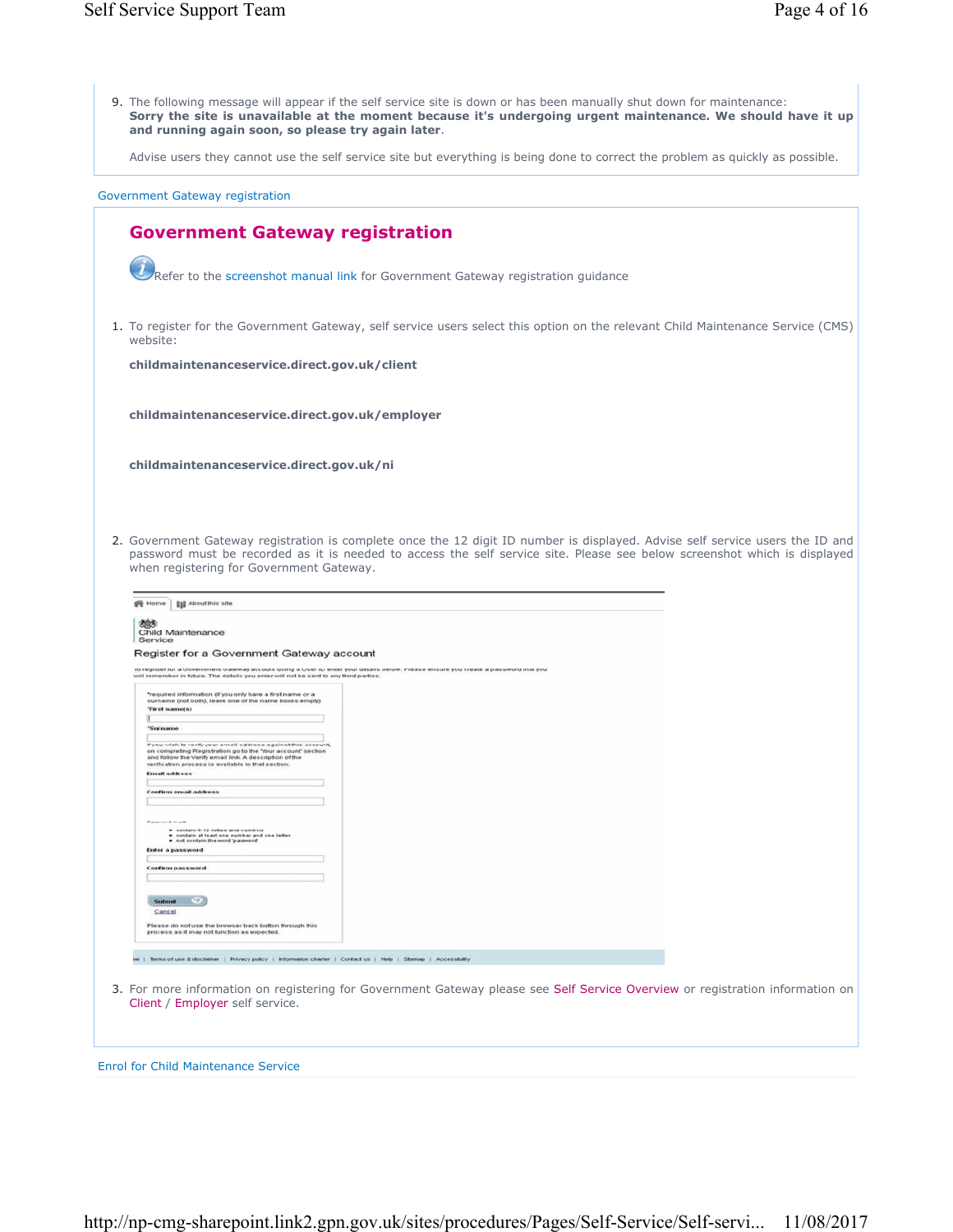| Refer to the screenshot manual link - enrolment for guidance with enrolling for the Child Maintenance Service.                                                                                                                                                                                                                                                                                                                                                                                                                                                                                                                                                                                                                                                                                                                                                                                                                                                                                                                                                                                                                                                                                                                                                                                                                                                                                                                                                                                                                                                         |  |
|------------------------------------------------------------------------------------------------------------------------------------------------------------------------------------------------------------------------------------------------------------------------------------------------------------------------------------------------------------------------------------------------------------------------------------------------------------------------------------------------------------------------------------------------------------------------------------------------------------------------------------------------------------------------------------------------------------------------------------------------------------------------------------------------------------------------------------------------------------------------------------------------------------------------------------------------------------------------------------------------------------------------------------------------------------------------------------------------------------------------------------------------------------------------------------------------------------------------------------------------------------------------------------------------------------------------------------------------------------------------------------------------------------------------------------------------------------------------------------------------------------------------------------------------------------------------|--|
| 1. First time self service users select enrol to complete CMG security and enrolment, existing self service users select login.<br>Enrolment is only completed once.                                                                                                                                                                                                                                                                                                                                                                                                                                                                                                                                                                                                                                                                                                                                                                                                                                                                                                                                                                                                                                                                                                                                                                                                                                                                                                                                                                                                   |  |
| 2. To access the self service site self service users must select <b>enrol</b> which is detailed on the screenshot below. Clients will need<br>their Scheme Customer Identification Number (SCIN) and employers will need their Employer Reference Number (ERN).<br>Advise employers that the ERN is shown on all notifications issued to them and is created when they first set up a DEO.<br>Clients receive the SCIN when they first apply to CMS.                                                                                                                                                                                                                                                                                                                                                                                                                                                                                                                                                                                                                                                                                                                                                                                                                                                                                                                                                                                                                                                                                                                  |  |
| <b>III</b> About this site<br>A <sup>T</sup> Bigger text Ax <sup>+</sup> Smaler text <b>For</b> Print page <b>R</b> <sup>+</sup> Bookmark page<br><b>PE</b> Home                                                                                                                                                                                                                                                                                                                                                                                                                                                                                                                                                                                                                                                                                                                                                                                                                                                                                                                                                                                                                                                                                                                                                                                                                                                                                                                                                                                                       |  |
| නීර<br>Child Maintenance<br>Service<br>Self-service website for employers<br>Welcome to the self service website for employers. If you deduct child maintenance from your employees' earnings, you can manage your<br>payments online here.                                                                                                                                                                                                                                                                                                                                                                                                                                                                                                                                                                                                                                                                                                                                                                                                                                                                                                                                                                                                                                                                                                                                                                                                                                                                                                                            |  |
| Register - If you're a new user<br>Log in - if you're an existing<br><b>Luser</b><br>You need to complete three steps to get into your account for<br>the first time.<br>You can log in to your organisation's self-service<br>1. Register and log in to the Government Gateway<br>account here.<br>You will be given a Government Gateway user ID and<br>password, which you can use to log in next time.<br>Click the Log in' button below and then follow the<br>on-screen instructions. You'll need your<br>2. Enrol for the self-service site on the Government Gateway<br>Oovernment Oateway details to log in.<br>Once you're logged into the Government Gateway, you<br>need to sign up to use the self-service site.<br>Make sure you are registered with the<br>Government Gateway and enrolled for this<br>3. Log into your self-service account<br>service before you try to log in.<br>When you've registered and enrolled, you'll come back to<br>this page. Use the box next to this one to log into your<br>self-service account.<br>Login<br>$\rightarrow$<br>Enrol<br>Not registered with the Government Gateway? Register now<br>Want to know more?<br>To learn more about registering for the Government Gateway and enrolling for the self service website, go to our GOV.UK pages (S)<br>If you're looking for the client site, you're in the wrong place<br>This site is for employers who manage their employees' child maintenance payments. If you're a client of the Child Maintenance Service,<br>go to the self-service site for clients. |  |
| GOV.UK<br>Home   Privacy policy   Terms of use & disclaimer   Information charter   Contact us   Help   Stemap   Accessibility<br>$~\vee$ Go                                                                                                                                                                                                                                                                                                                                                                                                                                                                                                                                                                                                                                                                                                                                                                                                                                                                                                                                                                                                                                                                                                                                                                                                                                                                                                                                                                                                                           |  |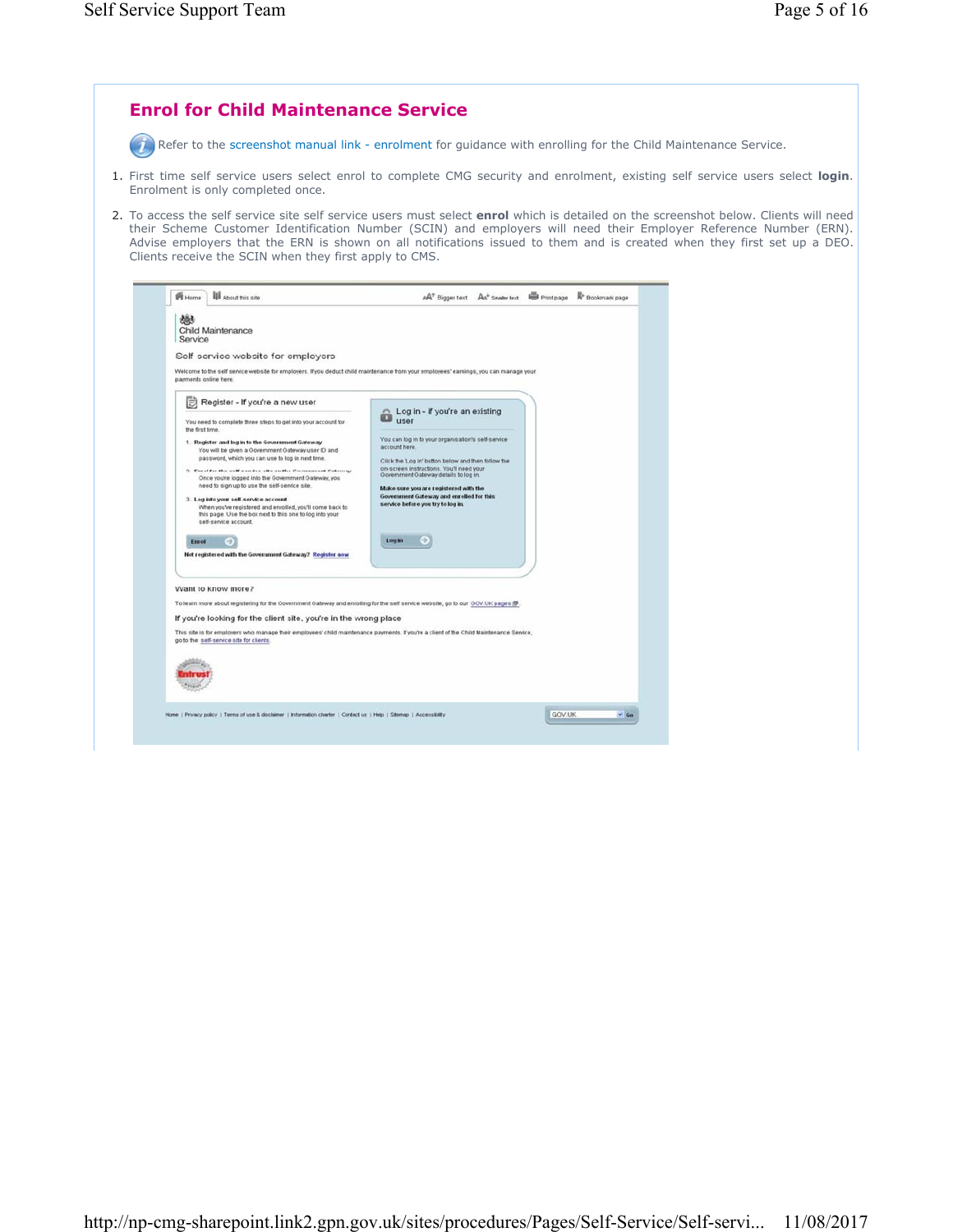|         | <b>SE Home   222 About this one</b>                                                                                   | <b>REG'LOGICA</b> |
|---------|-----------------------------------------------------------------------------------------------------------------------|-------------------|
|         |                                                                                                                       |                   |
| 885     | Child Maintenance                                                                                                     |                   |
| Service |                                                                                                                       |                   |
|         | Your services                                                                                                         |                   |
|         |                                                                                                                       |                   |
|         | Services available                                                                                                    |                   |
|         | Setect a service to enrot.                                                                                            |                   |
|         | * BOMS OTS Online                                                                                                     |                   |
|         | . BCMS CTS Online for External Officials                                                                              |                   |
|         | . Bedford Berough Council<br>. Benefits (Housing and Council Tax) for Hings Lynn and West Norfolk                     |                   |
|         | . Blasnau Owerd Citizen Account                                                                                       |                   |
|         | · Blood Donor Online                                                                                                  |                   |
|         | . Canterbury City Council<br>* Child Benefit Online                                                                   |                   |
|         | . Christ Matritenance Senice                                                                                          |                   |
|         | . Council Tax for Hings Lynn and Went Nortolk                                                                         |                   |
|         | . Defra - Animal Movements Licensing System<br>· DEFRA «Domere                                                        |                   |
|         | . Detta Seed Certification                                                                                            |                   |
|         | · Owlta Simall Applications                                                                                           |                   |
|         | * Cornet For You<br>* DTI Export Licence Application                                                                  |                   |
|         | . East Riding of Yorkshire Council, Council Tax Authentication                                                        |                   |
|         | . EC Sales Lists Electronic Declaration (ECSL)                                                                        |                   |
|         | · Elmitmige Borough Council - Online<br>· ELS.Accdication                                                             |                   |
|         | . Environment Agency Permitting                                                                                       |                   |
|         | . European Goccal Fund - Integrated National EGF System (Hill S)                                                      |                   |
|         | . Highways Agency Portal<br>. Lambeth Council Tax Online Services                                                     |                   |
|         | . London Borough of Brent Customer Portal                                                                             |                   |
|         | * London Borough of Hackney                                                                                           |                   |
|         | . London Barough of Lambeth Rent and Repairs Website<br>. Little tarchests direct                                     |                   |
|         | . Melton Dereugh Council                                                                                              |                   |
|         | · MoneyClaim Online                                                                                                   |                   |
|         | · Motoring Online<br>* My Farro, Gurveys & Associationts                                                              |                   |
|         | . My Health Online                                                                                                    |                   |
|         | * New VAT Rehms                                                                                                       |                   |
|         | · <i><b>Edité Cristime</b></i><br>. Ordnance Survey of Northern Ireland Website                                       |                   |
|         | . FEBRIC CHARGES Then                                                                                                 |                   |
|         | . Followham Metropolitan Borough Council - Council Tax Account@ill Enquiry<br>· EPA Online                            |                   |
|         | . FIFA SFS Electronic Channel                                                                                         |                   |
|         | . Fluttand County Council                                                                                             |                   |
|         | . Belf Assessment (SA)<br>. Sheep and Oosts Ear Tag Altocation System for Animal ID Manufacturers                     |                   |
|         | . Sheep and Goats Ear Tag Affor abon System for External Officials                                                    |                   |
|         | . Bouth Hasteven District Council                                                                                     |                   |
|         | . Otate Pension forecast e-service<br>. Taurdon Deane Council Tax                                                     |                   |
|         | . Tax Credits Online                                                                                                  |                   |
|         | * Update Your VAT Registration Details                                                                                |                   |
|         | · VAT EU Refunds<br>. VAT Reverse Charge Sales List (RCSL)                                                            |                   |
|         |                                                                                                                       |                   |
|         | <b>Frequently Asked Questions</b>                                                                                     |                   |
|         |                                                                                                                       |                   |
|         | Vihich government services are available oritine? - opens in a new winding                                            |                   |
|         |                                                                                                                       |                   |
|         |                                                                                                                       |                   |
|         | Note:   Nirms of use & disclaimer   Privacy policy   Information charter   Contact us   Help   Stemap   Accessibility |                   |
|         |                                                                                                                       |                   |

- 4. An information page requests self service users should enter their known facts. Advise clients and employers their known facts have previously been recorded in the system and are used for security purposes.
- 5. Clients will enter their SCIN, National Insurance Number (NINO), date of birth and name and select **next**.
- Employers must enter their ERN and PAYE number and select **next**. Once confirmed as accurate, the portal homepage is 6. displayed.

### Self Service login - security details

# **Self Service log in - security details**

Refer to the screenshot manual link for guidance with logging in to the self service site.

- 1. If self service users have previously registered and enrolled they will have a GG ID and password and should select **login**.
- 2. The initial login screen is displayed. Self service users will enter the Government Gateway ID and password and select login every time they enter the self service site.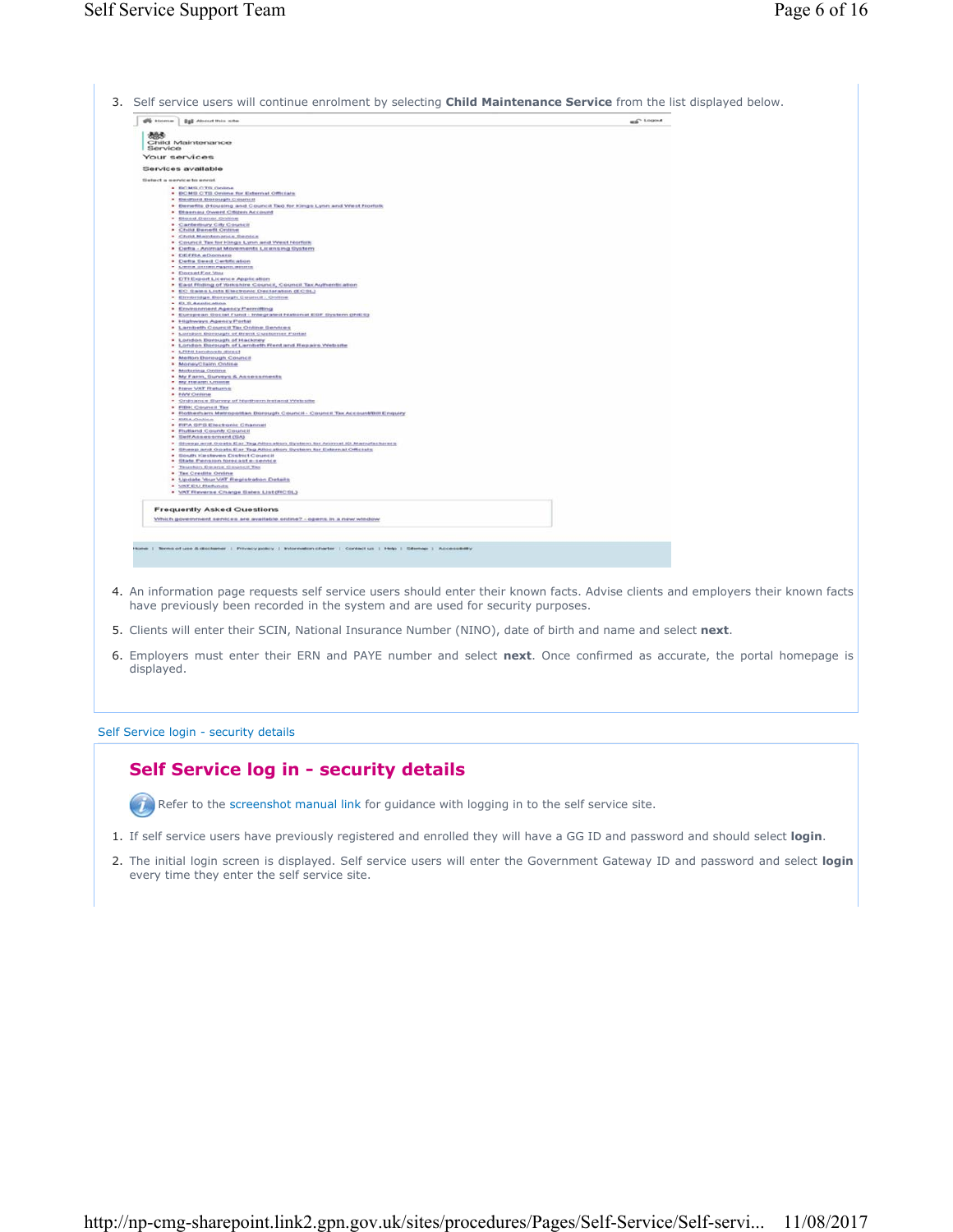

# **Forgotten Government Gateway ID or Password (not both)**

- 3. For forgotten Government Gateway ID or password (not both) advise self service users to:
	- return to the log in page
	- select **login**
	- select the relevant link; **Forgotten your User ID?** or, **Forgotten your password?** (See screenshot above)
- 4. The ID/password is automatically reset with half appearing on the screen and the other half sent to their email address.

Three unsuccessful attempts in one hour results in a lockout for two hours.

5. To continue with login, employers are requested to enter their ERN and clients are asked to enter two random digits from their PIN (see screenshot below).

 $\dot{U}$  The PIN is a seven digit security number given to clients (not employers) when they apply for CMS. Employers with more than one ERN should enter the relevant ERN they want to use in the current session.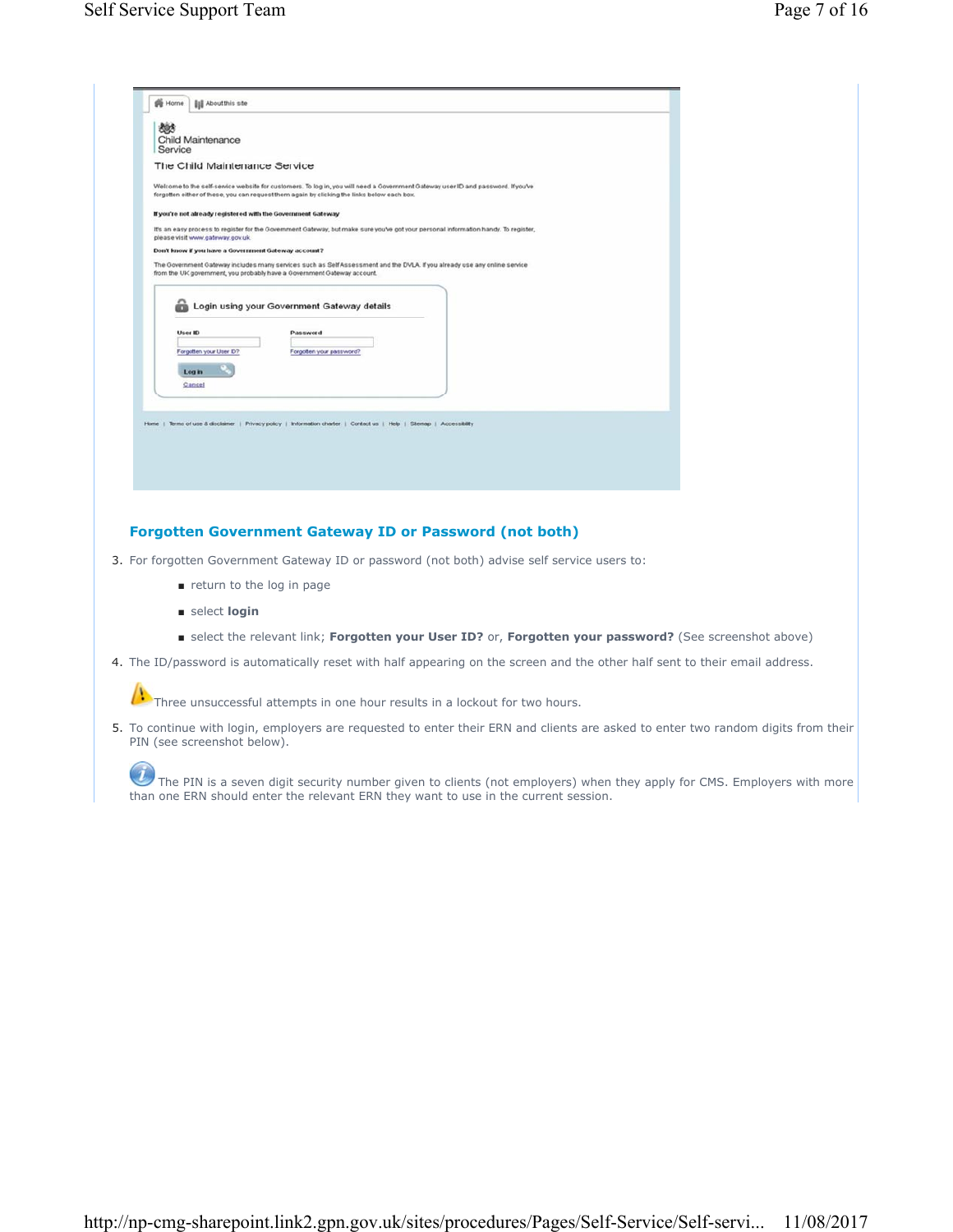| III About this site<br>Home                                                                                                                                                   |                                          |
|-------------------------------------------------------------------------------------------------------------------------------------------------------------------------------|------------------------------------------|
| Child<br>Maintenance<br>Service                                                                                                                                               |                                          |
| Enter security details                                                                                                                                                        |                                          |
| You will need to provide your security PIN number in order to complete your login process.                                                                                    |                                          |
| Details marked * must be completed                                                                                                                                            |                                          |
| Please enter the requested PIN details<br>3rd digit of your PIN number *<br>ø<br>6 <sup>th</sup> digit of your PIN number *<br>ø<br>Submit<br>Forgotten PIN number?<br>Cancel |                                          |
| Home   Privacy policy   Terms of use & disclaimer   Data protection   Contact us   Accessibility                                                                              | Our other sites $\bigtriangledown$<br>Go |
|                                                                                                                                                                               |                                          |

- 6. If self service users are having problems with login, confirm they have the correct PIN/ERN. If they haven't got the PIN/ERN, warm transfer the call back to the case owner as this is a case based issue.
- 7. If clients make three incorrect attempts to enter their PIN, a new screen prompts them to enter three security questions previously held in the system from CMS application stage. If clients answer the questions correctly they enter a new seven digit PIN, if the answers are incorrect, the account becomes locked and a message advises them to contact CMS.

| Employers accounts will not be locked, if they enter an incorrect ERN they will be prompted to re-enter it. Advise |  |  |  |  |  |  |  |  |  |  |
|--------------------------------------------------------------------------------------------------------------------|--|--|--|--|--|--|--|--|--|--|
| employers the ERN is shown on all notifications and documents received from CMS.                                   |  |  |  |  |  |  |  |  |  |  |

Forgotten ID and password - Government Gateway helpdesk icon

# **Forgotten ID and password - Government Gateway helpdesk icon**

## **Delete self service user**

 $\bigcap$ 

Refer to the screenshot manual link for guidance with de-enrol account from Government Gateway.

- 1. If the self service user has forgotten their Government Gateway ID and password follow the steps below to delete their Government Gateway account. Advise self service users this will only take a few moments and they will then be able to reregister.
- 2. Open the Government Gateway helpdesk icon saved on your desktop, enter your unique user ID and password and select log in detailed in the screenshot below.

Do not disclose your password to anyone. After 30 minutes of inactivity Self Service Support Team caseworkers are automatically logged out of the helpdesk.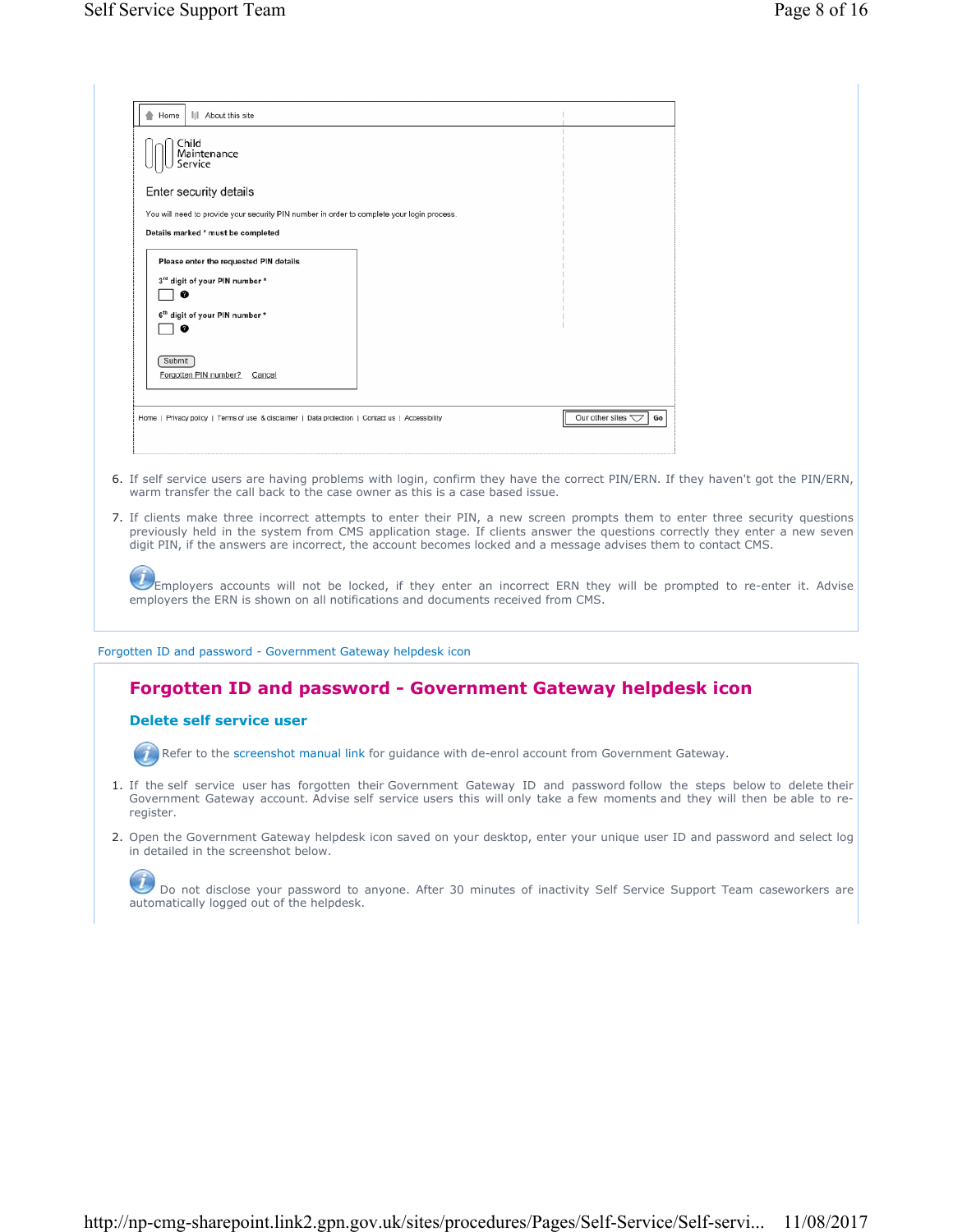**Known facts** 

Select option



**Customer selection** Advanced functions Helpdesk administration Help

t option

Please select an option from the menu

4. The Customer selection screen is displayed below. Select Child Maintenance Service (or Child Maintenance Service - Employer) from the dropdown menu.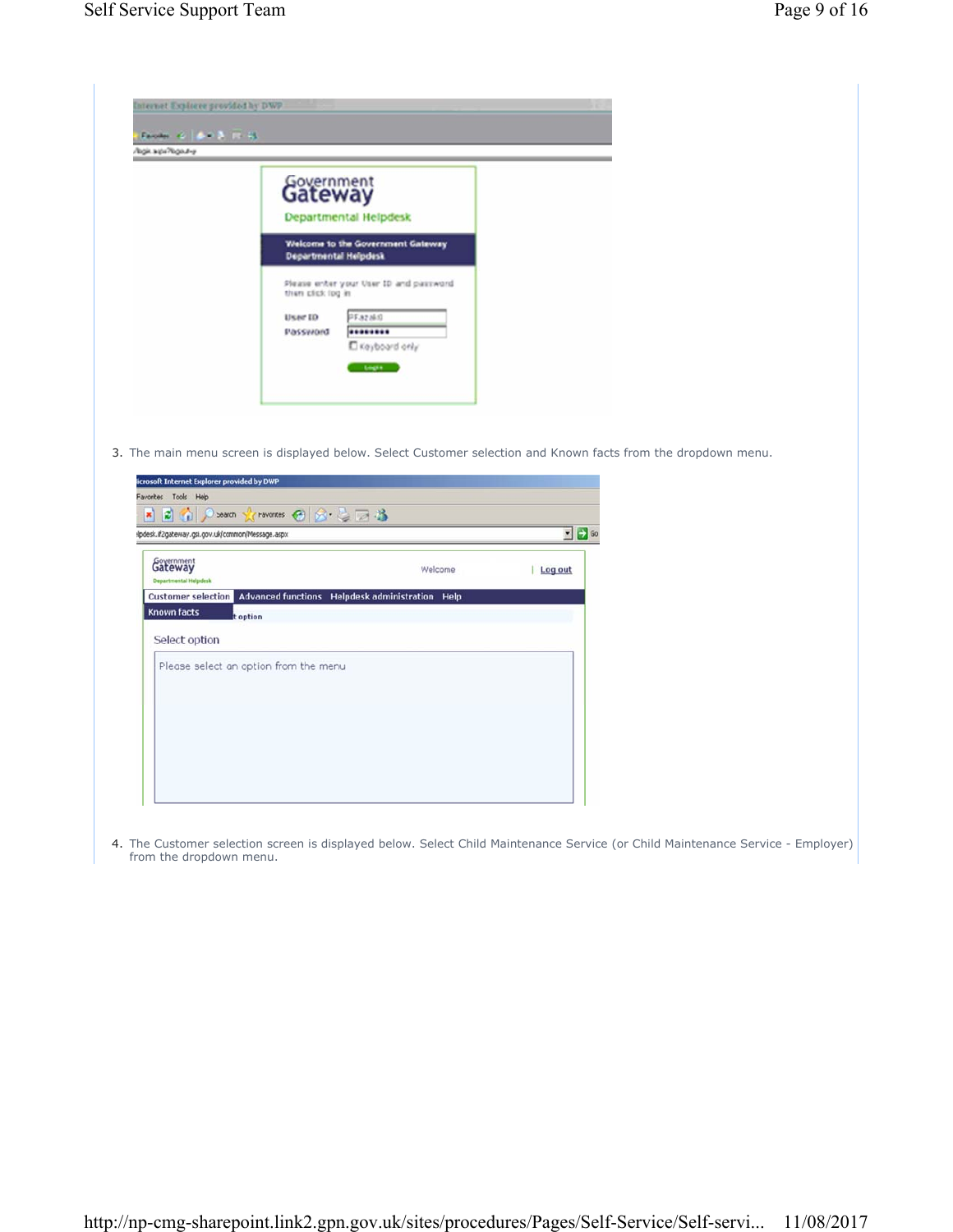|                                                               | Address et http://helpdesk.if2gateway.gsi.gov.uk/customer/CustomerSelectionKFs.ASPX                                     |         | ×       |
|---------------------------------------------------------------|-------------------------------------------------------------------------------------------------------------------------|---------|---------|
| <b>Government</b><br><b>Departmental Helpdesk</b>             |                                                                                                                         | Welcome | Log out |
|                                                               | Customer selection Advanced functions Helpdesk administration Help                                                      |         |         |
| You are here: Customer selection<br><b>Customer selection</b> |                                                                                                                         |         |         |
|                                                               | User selection - known fact entry                                                                                       |         |         |
|                                                               | Please choose a service<br>Please choose a service<br>Child Maintenance Service<br>Child Maintenance Service - Emplover |         |         |
|                                                               |                                                                                                                         |         |         |
|                                                               |                                                                                                                         |         |         |
|                                                               |                                                                                                                         |         |         |
|                                                               |                                                                                                                         |         |         |
|                                                               |                                                                                                                         |         |         |

## **Known Facts**

- 5. Ask the self service user to provide their known facts and record these in the relevant fields (see screenshot below).
- 6. Client known facts are the SCIN, NINO and date of birth which must be entered in the following format, DD/MM/YYYY.
- 7. Employer known facts are the ERN and PAYE.

| Galeway                           |                                                                     | Welcome | I Log out |
|-----------------------------------|---------------------------------------------------------------------|---------|-----------|
|                                   | Ousterner selection Advanced functions Helpdesk edministration Help |         |           |
| You are here: Customer selection. |                                                                     |         |           |
| Customer selection                |                                                                     |         |           |
|                                   | Please enter the user's known facts.                                |         |           |
|                                   | Child Maintenance Service                                           | 뾔       |           |
|                                   | Customer Reforence Number @                                         |         |           |
|                                   | 121300121606<br>National Indurance Number @                         |         |           |
|                                   | PP900046C                                                           |         |           |
|                                   | Date of birth @                                                     |         |           |

8. The known facts entered are validated with the Child Maintenance system, shown in the screenshot below.

 $(i)$  If the self service user cannot provide their known facts advise them to call back with the details and end the call. Self service users should be advised when calling back they will speak to the case owner before being transferred to the SSST.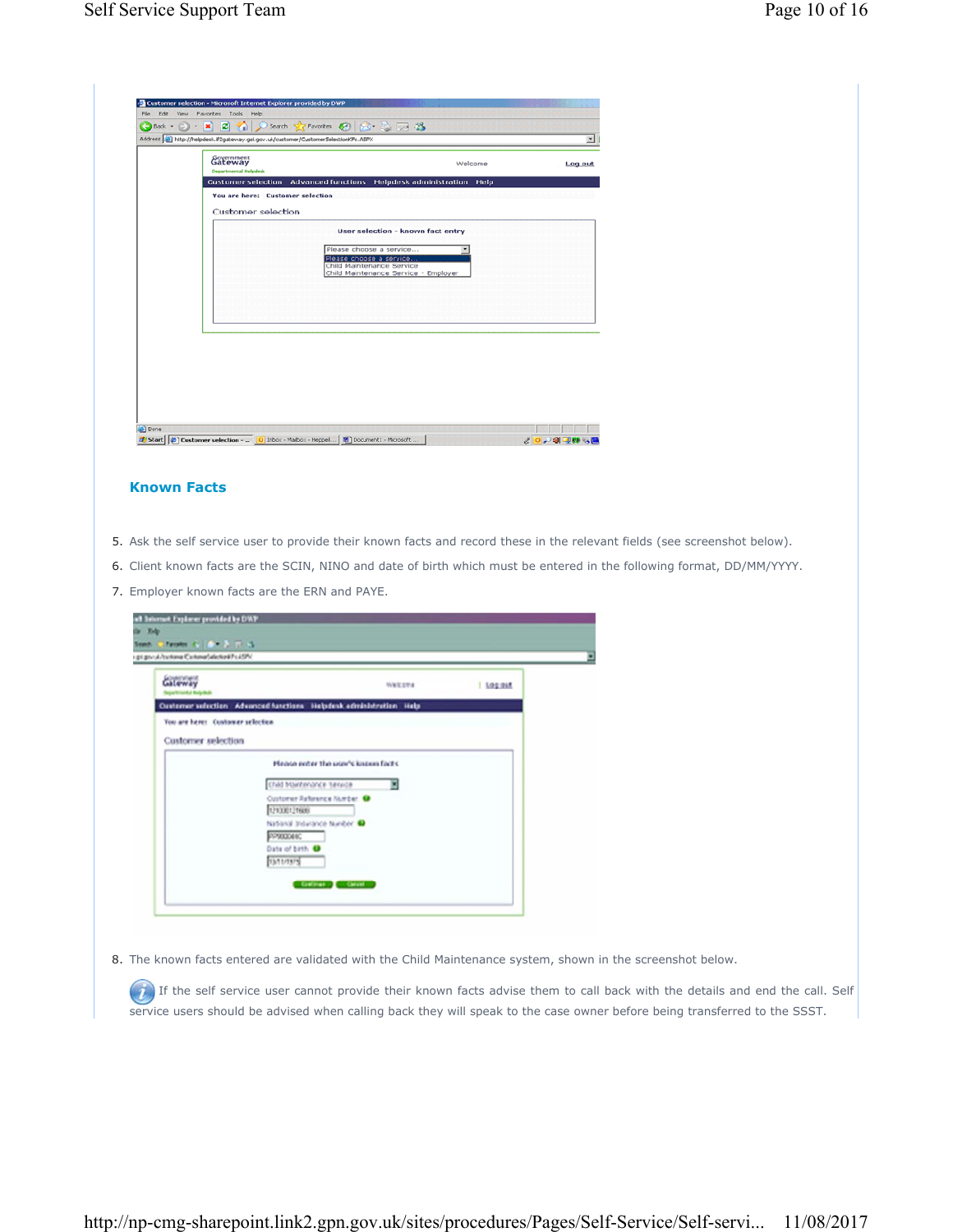| Search & Favorites @ & & B<br>B<br>×<br>lpdesk.if2gateway.gsi.gov.uk/customer/CustomerSelectionKFs.ASPX |                                                                                                                                                 |         | $\bullet$ $\rightarrow$ Go |
|---------------------------------------------------------------------------------------------------------|-------------------------------------------------------------------------------------------------------------------------------------------------|---------|----------------------------|
| Government<br><b>Departmental Helpdesk</b>                                                              | Welcome                                                                                                                                         | Log out |                            |
| Customer selection Advanced functions Helpdesk administration Help                                      |                                                                                                                                                 |         |                            |
| You are here: Customer selection                                                                        |                                                                                                                                                 |         |                            |
| Customer selection                                                                                      |                                                                                                                                                 |         |                            |
|                                                                                                         |                                                                                                                                                 |         |                            |
| ÷                                                                                                       | We are currently checking the information you have entered with the service owner.<br>This may take a few moments. Thank you for your patience. |         |                            |
|                                                                                                         |                                                                                                                                                 |         |                            |
|                                                                                                         | Cancel                                                                                                                                          |         |                            |
|                                                                                                         |                                                                                                                                                 |         |                            |

If an error message occurs (showing the details entered cannot be validated) advise the self service user to confirm their known facts, re-enter these where applicable or ask them to call back with the correct details.

## **Known facts validated - customer details screen**

The resend user ID and reset password buttons are disabled.

9. Once the known facts are validated the customer details screen is displayed (shown below). This screen contains information directly related to the customer e.g. last login, locked out status.

| in al-Australia Customa Ealanta al-Fu a SPA       |                                                                        |                        |
|---------------------------------------------------|------------------------------------------------------------------------|------------------------|
| G                                                 | Walking Lynn                                                           | <b>Log out</b>         |
|                                                   | (unitamer selection Advanced functions Helpdesk administration Help    |                        |
| You are hore: Cashinacashillan > Contomer details |                                                                        |                        |
|                                                   |                                                                        |                        |
| Customer details                                  |                                                                        |                        |
|                                                   | Account Entrills Enriquents   Linked users   Group enrolments   Fokens |                        |
| <b>User Name</b>                                  | PROBATION ERVISION                                                     |                        |
| Gallerowy aquist id.                              | <b>NOW</b>                                                             |                        |
| <b>Ernall address</b>                             | malikarjuna nagelja@chkBmaintenance.go.gov.uk                          |                        |
| Group category                                    | Industrial                                                             |                        |
| <b>User Fype</b>                                  | <b>Ukant</b>                                                           |                        |
| <b>Digital certificate</b>                        | Rep.                                                                   |                        |
| <b>Created</b>                                    | 17 Apr 2013 10:42                                                      |                        |
| Lest successful login                             | 17 Apr 2013 11:42                                                      |                        |
| <b>Lext falled login</b>                          |                                                                        |                        |
| User change pessmand                              | Not within the last 28 days.                                           |                        |
| Lacked aud                                        | tus.                                                                   |                        |
| User 10 letter status                             |                                                                        | <b>Reserved arms 4</b> |
|                                                   |                                                                        |                        |
| <b>Pannound</b> renat                             |                                                                        | <b>Roset percent</b>   |
| Has security phrase                               | No.                                                                    |                        |
| Lest security phrase resat                        | ٠                                                                      |                        |
| Maxmaniable information held                      | No.                                                                    |                        |

10. The locked out status indicates whether the self service user is currently locked out. If locked out, advise the self service user they will not be able to log in until two hours after the last failed login.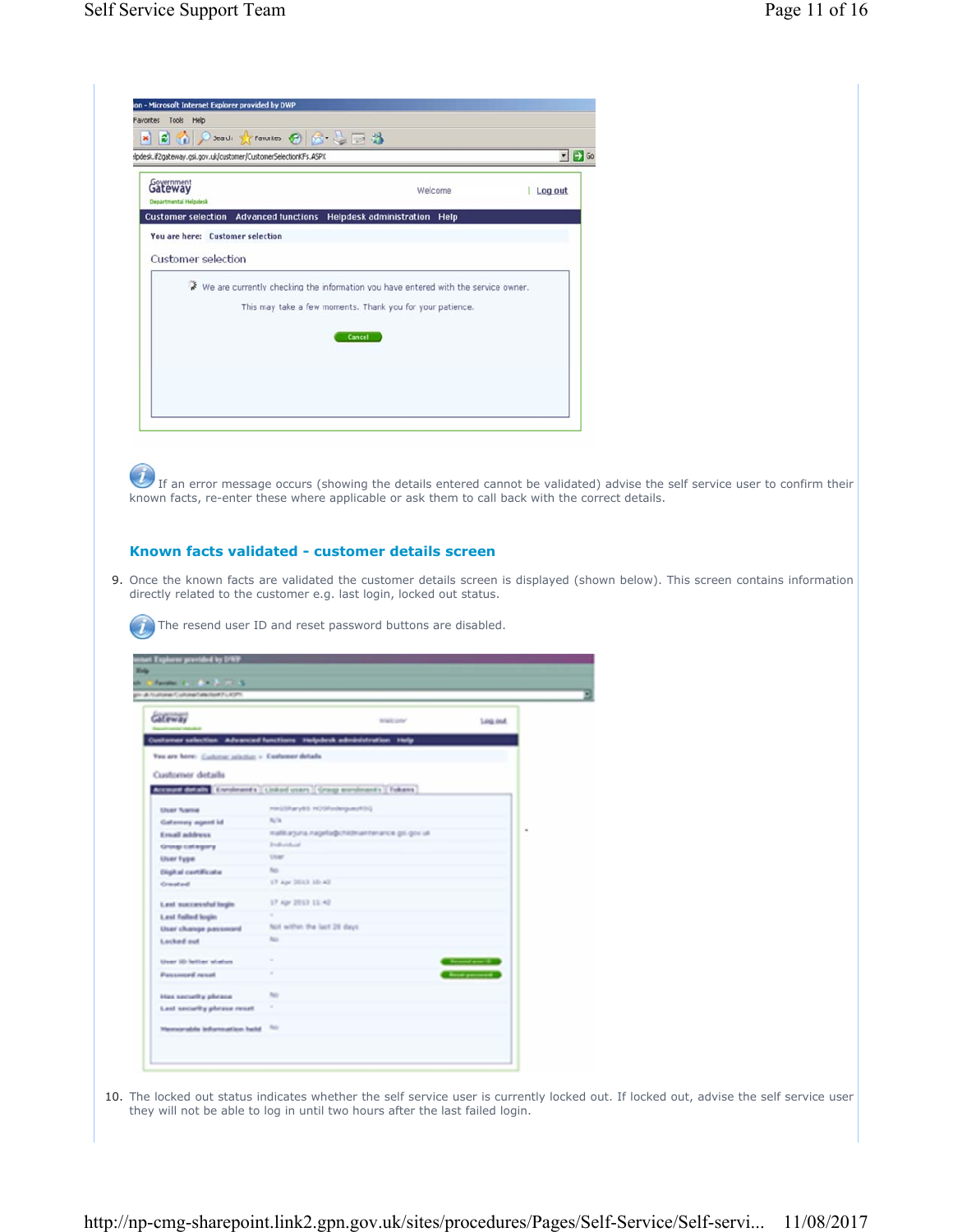## **De-enrol client from CMS and Government Gateway**

11. Select the **Enrolments** tab (highlighted on the screenshot) and **Child Maintenance Service** link or **Child Maintenance Service - Employer** link



12. A new Service details screen is displayed below. Select the **De-enrol user** button.

Advise self service users this de-enrols them from all Government services they've previously enrolled in.

| Gateway                       |                                                                       | Welcoma    | Log out |  |  |  |
|-------------------------------|-----------------------------------------------------------------------|------------|---------|--|--|--|
|                               | Customer selection Advanced functions Helpdesk administration Help    |            |         |  |  |  |
|                               | You are here: Customer selection > Customer details > Service details |            |         |  |  |  |
| Service details               |                                                                       |            |         |  |  |  |
| Service details Agent details |                                                                       |            |         |  |  |  |
| <b>Service</b>                | Child Maintenance Service                                             |            |         |  |  |  |
| <b>User Name</b>              | HAGSRary85 HOSRodeiguezRSQ                                            |            |         |  |  |  |
| Identifier(s)                 | SCB#+121000121688                                                     |            |         |  |  |  |
| <b>Enrolment status</b>       | Activated                                                             | De enotano |         |  |  |  |
| Date enrolled                 | 17 Apr 2013 11:44                                                     |            |         |  |  |  |
| Date activated                | 17 Apr 2013 11:44                                                     |            |         |  |  |  |
| <b>Failed activations</b>     | $\circ$                                                               |            |         |  |  |  |
| <b>Activation code status</b> |                                                                       |            |         |  |  |  |
| Activation code expires       |                                                                       |            |         |  |  |  |
| <b>Submission summary</b>     |                                                                       | Show       |         |  |  |  |
|                               |                                                                       |            |         |  |  |  |
|                               |                                                                       |            |         |  |  |  |
|                               |                                                                       |            |         |  |  |  |
|                               |                                                                       |            |         |  |  |  |
|                               |                                                                       |            |         |  |  |  |
|                               |                                                                       |            |         |  |  |  |

14. Advise self service users their details are successfully deleted and that they may re-register with the Government Gateway immediately. Follow from step 10 for guidance in registering with the Government Gateway.

Raise an Incident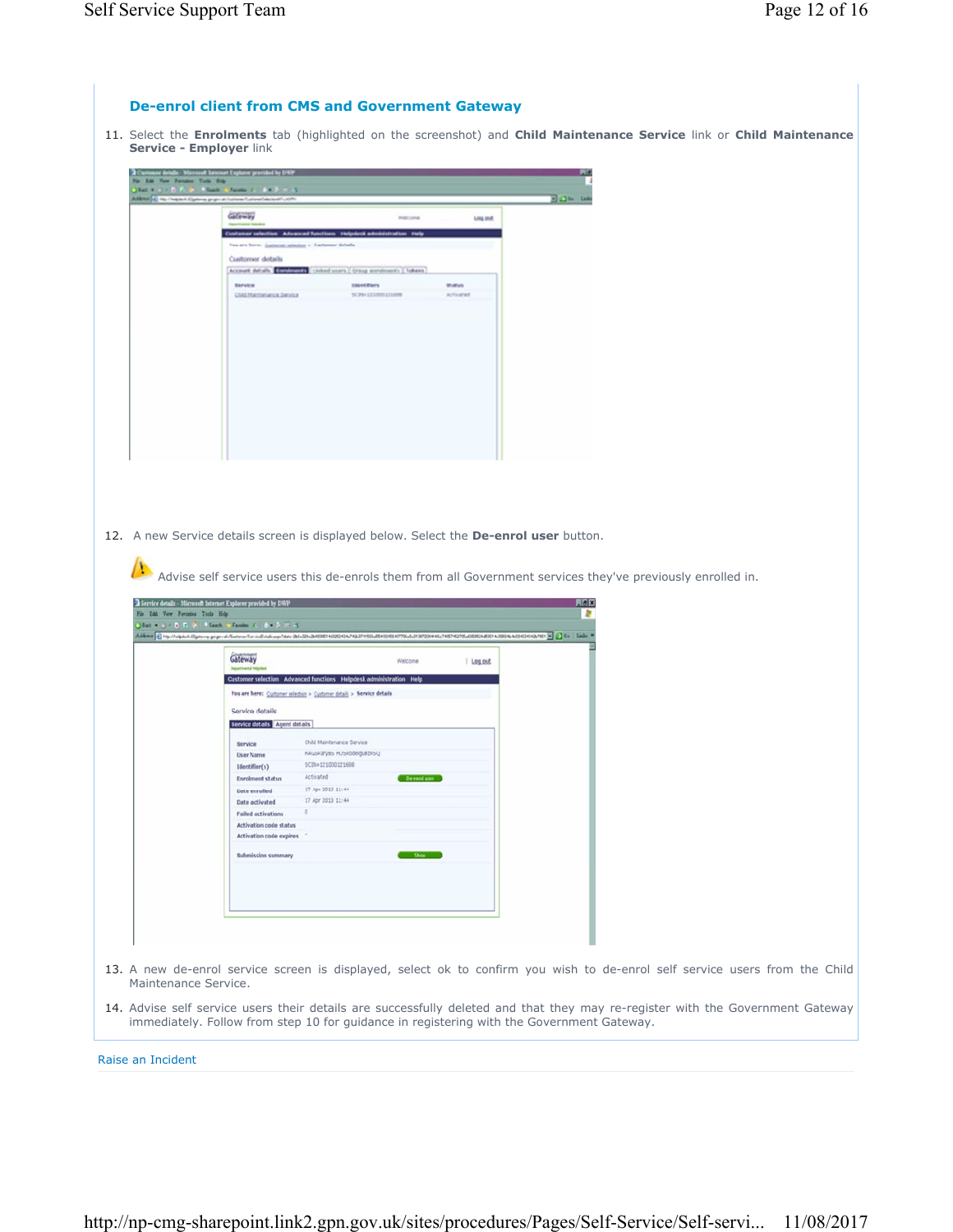

■ select **ok**

A confirmation screen is displayed showing the unique user ID and password. Note these and pass to the caseworker.

 $(T)$  The password is created by the system however when logging on for the first time the caseworker is presented with a new password. This ensures the password is only known to them.

The ID is created by the system as follows - the first letter of the first name and the first five letters of the surname followed by a number.

7. Select the **View user list** tab. The following actions can be performed: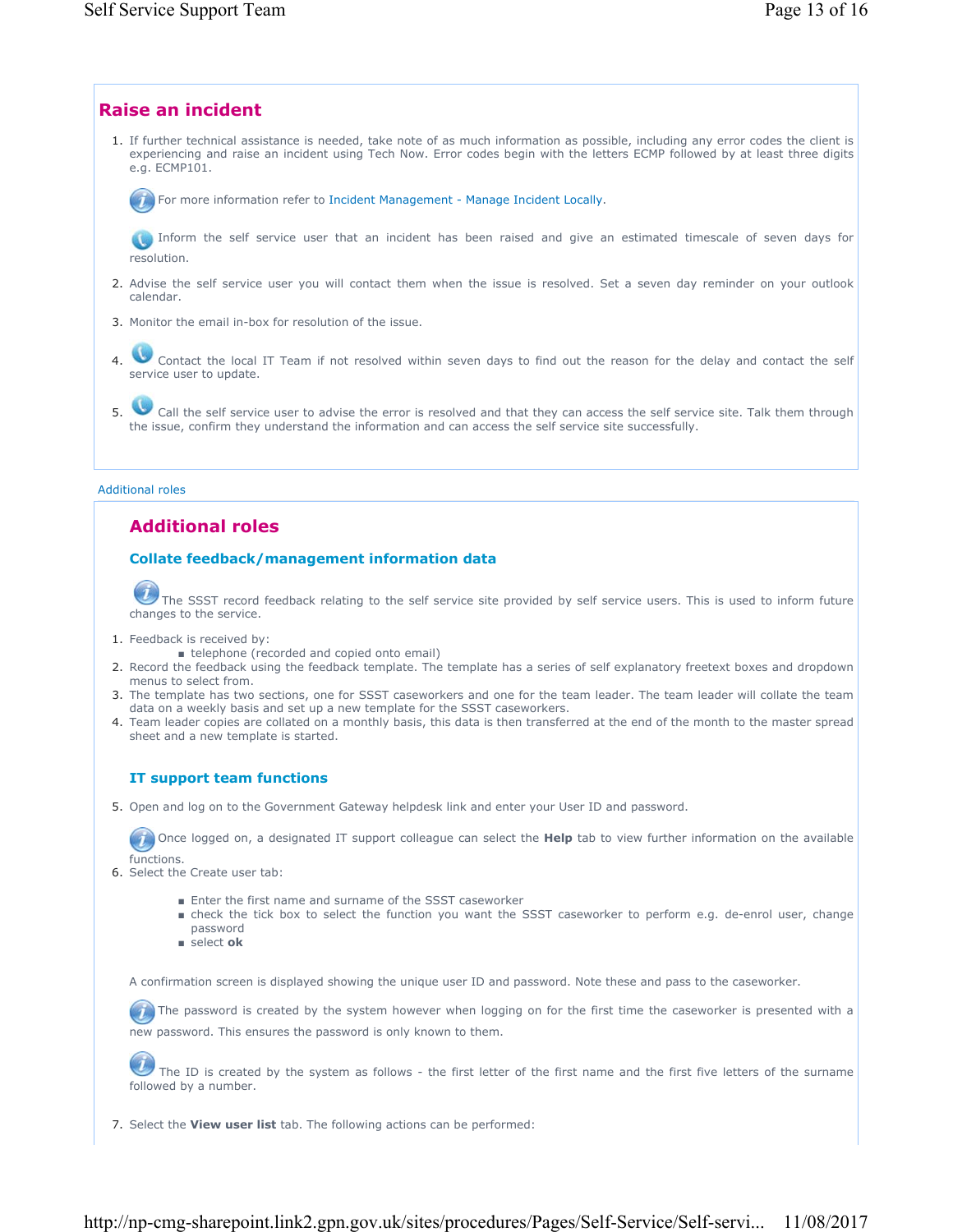- **Edit**
- **Delete**
- **Example password** (see sub section below)
- unlock account an account will become locked when logging in five times with an incorrect password (unlocking the account does not change the password)

From the view user list tab the IT support team can view a list of all caseworkers. The advantage of using the view user list function is there is no need to type in the user ID and it offers an additional function - unlock.

- 8. Select the **View user list** tab:
	- Select the unlock hyperlink
	- Select the SSST caseworker account to be unlocked
	- Confirm the unlock change when prompted
- 9. Select the **Delete a user** tab:
	- Enter the ID of the SSST caseworker to be removed
	- Select ok
	- Confirm the deletion when prompted and select ok

A confirmation screen is displayed.

- 10. Select the change **password** tab:
	- Enter the user ID of the SSST caseworker for password change and select ok
	- Confirm the password change when prompted and select **ok**
	- A change password confirmation screen is displayed showing the new password
	- Select ok, make a note of the password and pass to the caseworker

 $(T)$  This function can be used when a caseworker forgets their password. When the caseworker logs in for the first time the application will automatically re-issue a new password on screen.

11. Select the **Change my password** tab, enter the current password and select **ok**. A new password is created and displayed on the screen.

This function allows the IT support team to change their password. As passwords are eight random characters and numbers they can be difficult to remember, passwords should only be changed in the event that someone else knows your password.

Clients and employer in Northern Ireland should enter the website address: **childmaintenanceservice.direct.gov.uk/ni**

Terminology Changes Call - Overview Deduction of earnings order (DEO) schedules DEO schedule file format Client Self Service Employer Self Service Incident Management - Manage Incident Locally Self service overview Screenshot manual link - clients and employers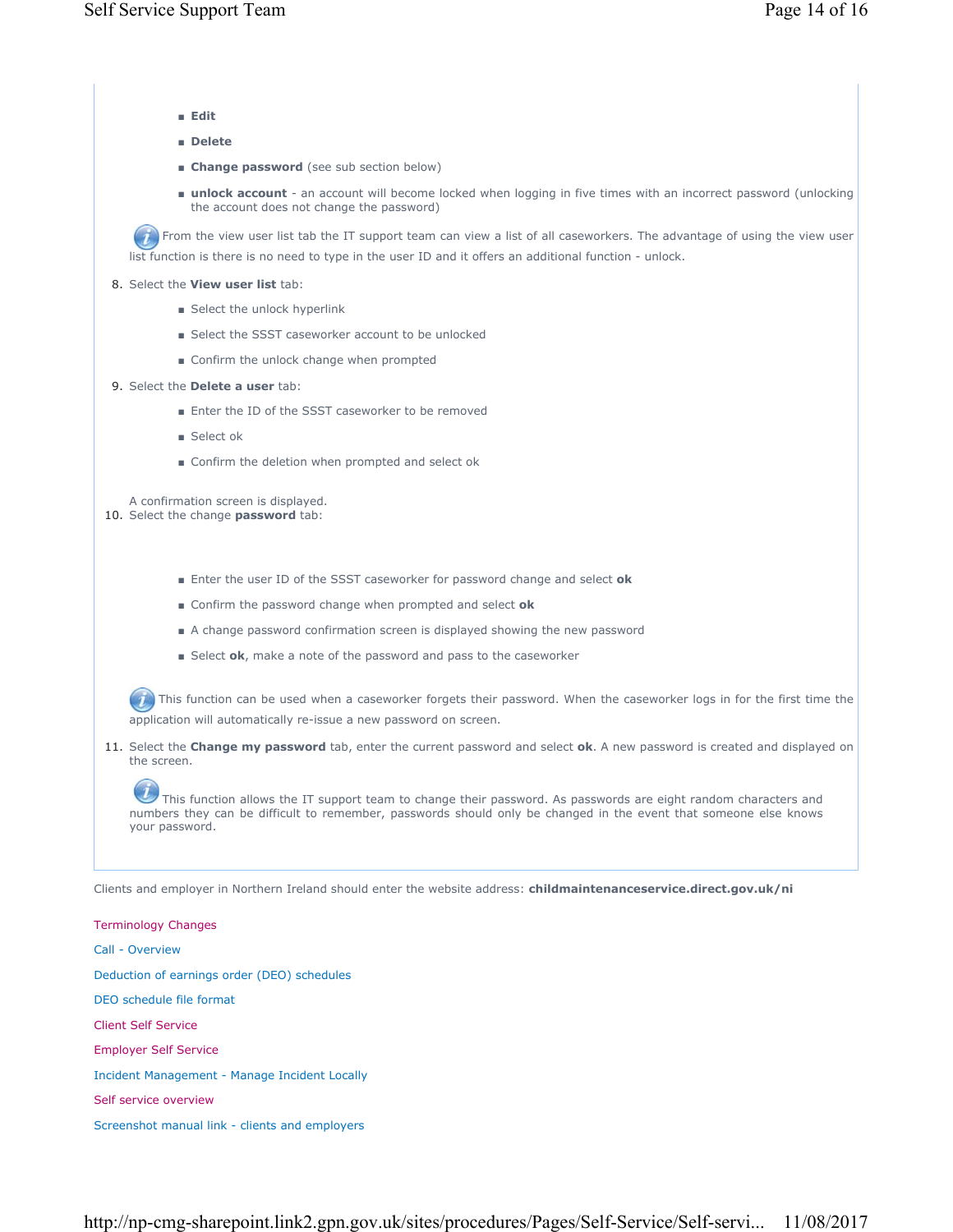Screenshot manual link - registration

Screenshot manual link - enrolment

Screenshot manual link - login

Screenshot manual link - de-enrol

Video walkthrough

Client

Edit this page to modify your web part content.

Why can't the client view their letters on the Self Service Site?

For clients to view letters on the Self Service website they must download Adobe Acrobat Reader as the letters are in PDF format software must be downloaded to view the attachments.

It is quite prominent on the Messages section of the Self Service website that the client must download this software to view their let client still cannot read their letters once Adobe Acrobat Reader is downloaded an incident must be raised.

When the Self Service Support Team de-enrols a client is this from Child Maintenance Service only?

No. When a client is de-enrolled this is from Government Gateway and the Child Maintenance Service

How does the client log on to the Government Gateway?

To register for the Government Gateway, Self Service users select this option on the Child Maintenance Service (CMS) **childmaintenanceservice.direct.gov.uk** then select register if you're a new user.

How does the client log into the CMS Self Service Site?

First the user must register for a Government Gateway (GG) account on **childmaintenanceservice.direct.gov.uk** then on the GG w for Child Maintenance Service.

If the user already has a GG account but hasn't enrolled for CMS, select Enrol now which is included in Register -if you're a new u displayed on the Self Service homepage.

If the user has registered for a GG account and enrolled in CMS they select Log in -if you're an existing user.

Why can't self employed clients enrol for CMS as a client even though they are registered with the Government Gateway?

Self Employed clients have to register with the GG twice, for both CMG services (client & employer). They cannot use their client ( Gateway registration to then log in as an employer. For example they will need two 12 digit GG IDs and two passwords.

The client has lost their Government Gateway password how do they log in to the Self Service Site?

The user will need to access childmaintenanceservice.direct.gov.uk/client then select Log In on the home page then forgotten passw will then be displayed which requests the user ID, email address, customer reference number (SCIN), NINO, and date of birth.

The ID/password is automatically reset with half appearing on the screen and the other half sent to the users email address.

The client has blocked their access to the Self Service Site what should they do?

On the Government Gateway - three unsuccessful logs in attempts in one hour will result in a lockout for two hours. The Self ser team can deal enrol a customer from the Government Gateway and CMS Self Service Site at this stage to allow the client to re-regis can wait for two hours.

If the security has been entered 3 times incorrectly the account will be blocked. The user should contact CMS and the relevant action v to re-set the security.

Why hasn't the client received an update on their case via the Self Service Site after submitting a message?

All messages on the Self Service Site will be responded to within 48 hours by telephone. If the telephone calls are unsuccessful a l issued to the user which provides an update.

If the client has Self Service as their preferred method of contact the letter will be displayed in their Self Service account.

Employer